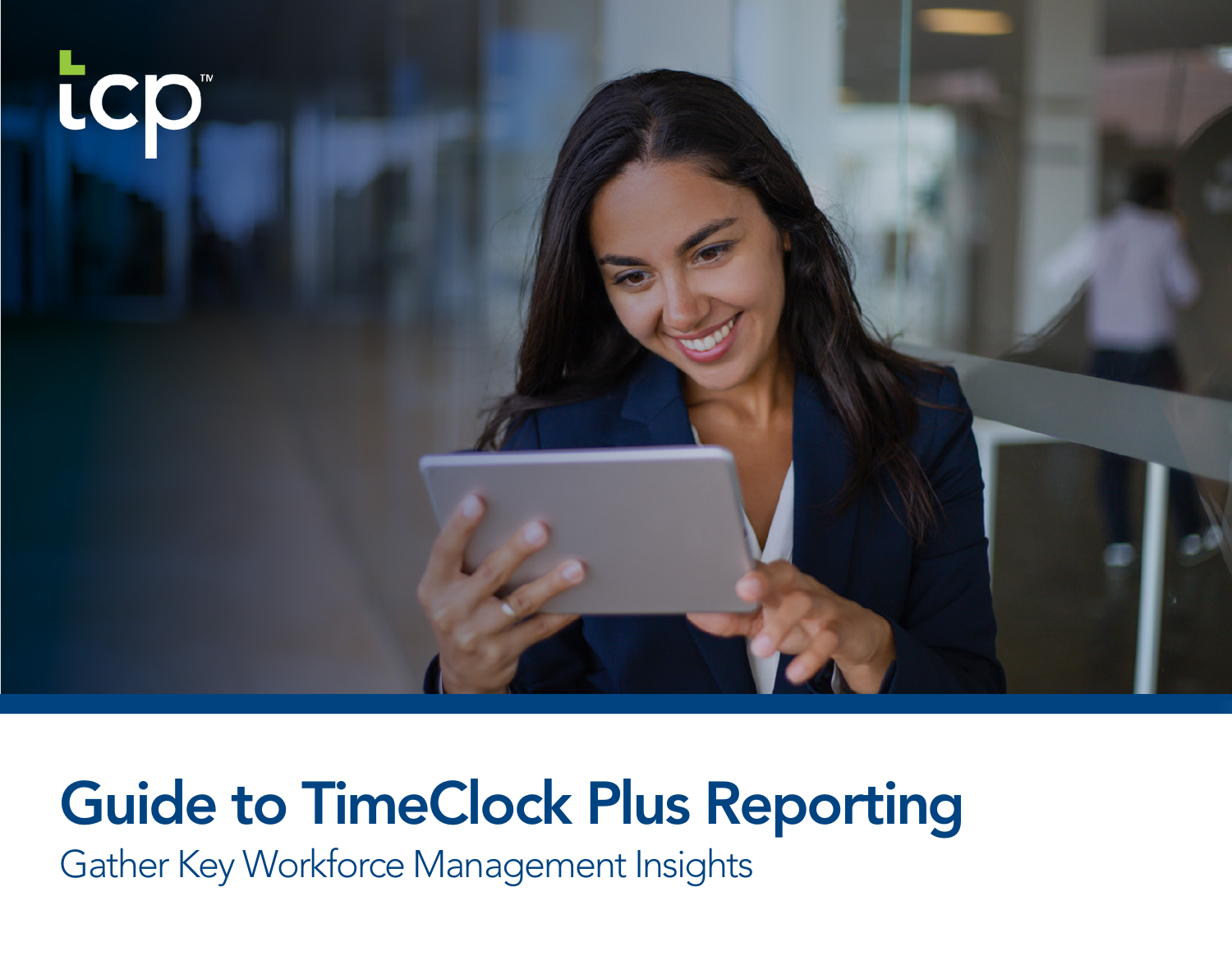# **icp**



## Introduction

On any given day, a lot happens with your workforce. Some employees will clock in and others will call in sick, some work part time and others full time, and schedules can change for any number of reasons. Although every hour in the workday is essential, reports highlighting individual events in the aggregate can help you identify anomalies, patterns, and exceptions to your workplace policies and practices. In fact, insightful workforce reporting can give you greater visibility into your workforce, helping you monitor budgets, maintain compliance, identify exceptions and make better decisions about scheduling workers for specific jobs and projects,

At TCP Software, we've learned a lot in the last 30 years about the data required to understand your workforce. We've designed reporting features that make it easy to measure and analyze employee hours, time-off metrics, and worker productivity.

In this guide, we highlight the reporting capabilities of our TimeClock Plus software and detail how other customers configure reports to gain real-time insights into their workforces.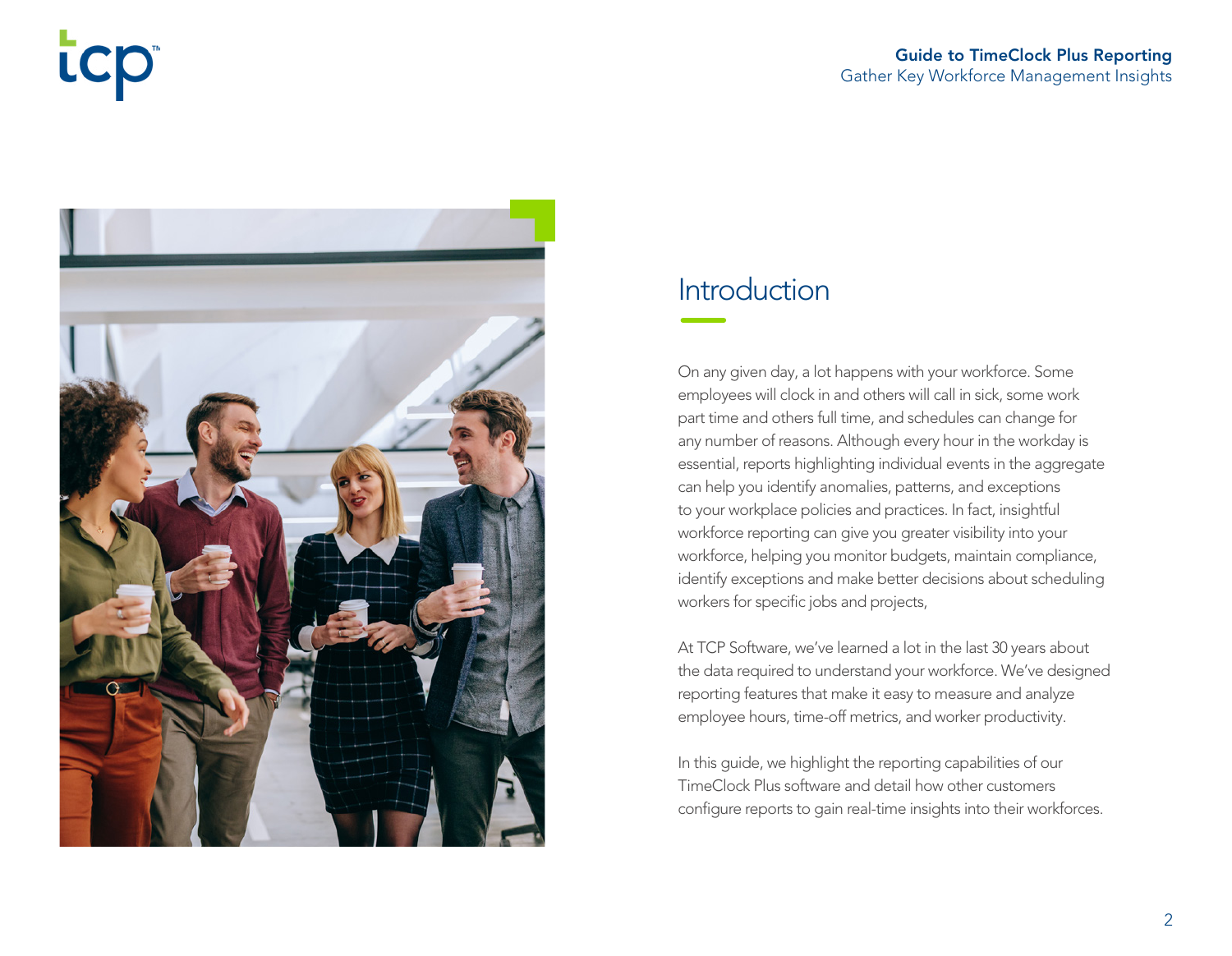## Benefits You Can Expect From TimeClock Plus Reporting

**LCD** 

According to a Gartner survey, [only 21 percent of HR leaders](https://www.gartner.com/en/human-resources/insights/talent-analytics) said they effectively used talent data to make business decisions. In some cases, that may be due to a lack of reliable reporting. Whether you utilize TimeClock Plus' pre-configured reports or create custom reports, you are getting so much more than a summary of data about your workforce. You're also gaining information that can increase workforce efficiency and improve your decision-making,

With TimeClock Plus reporting, you can:

- Find out which team is most productive with specific tasks.
- Compare actual working hours to scheduled hours.
- Understand the labor costs associated with specific projects and jobs.
- Learn when employees are approaching overtime limits and may need a schedule change.
- Flag employees who may not be taking enough time off and **may be** [at risk of burnout](https://www.tcpsoftware.com/blog/how-leave-management-helps-employees-achieve-better-work-life-balance).
- Track employees on approved Family and Medical Leave Act (FMLA) leave and other statutory leaves.
- Configure reports according to applicable industry, state and local labor laws to monitor compliance.

With data to identify these and many other workforce trends, you can take steps to reassess practices for greater efficiency and productivity, ensuring that you derive the most value from your employees while taking steps to support their wellbeing.

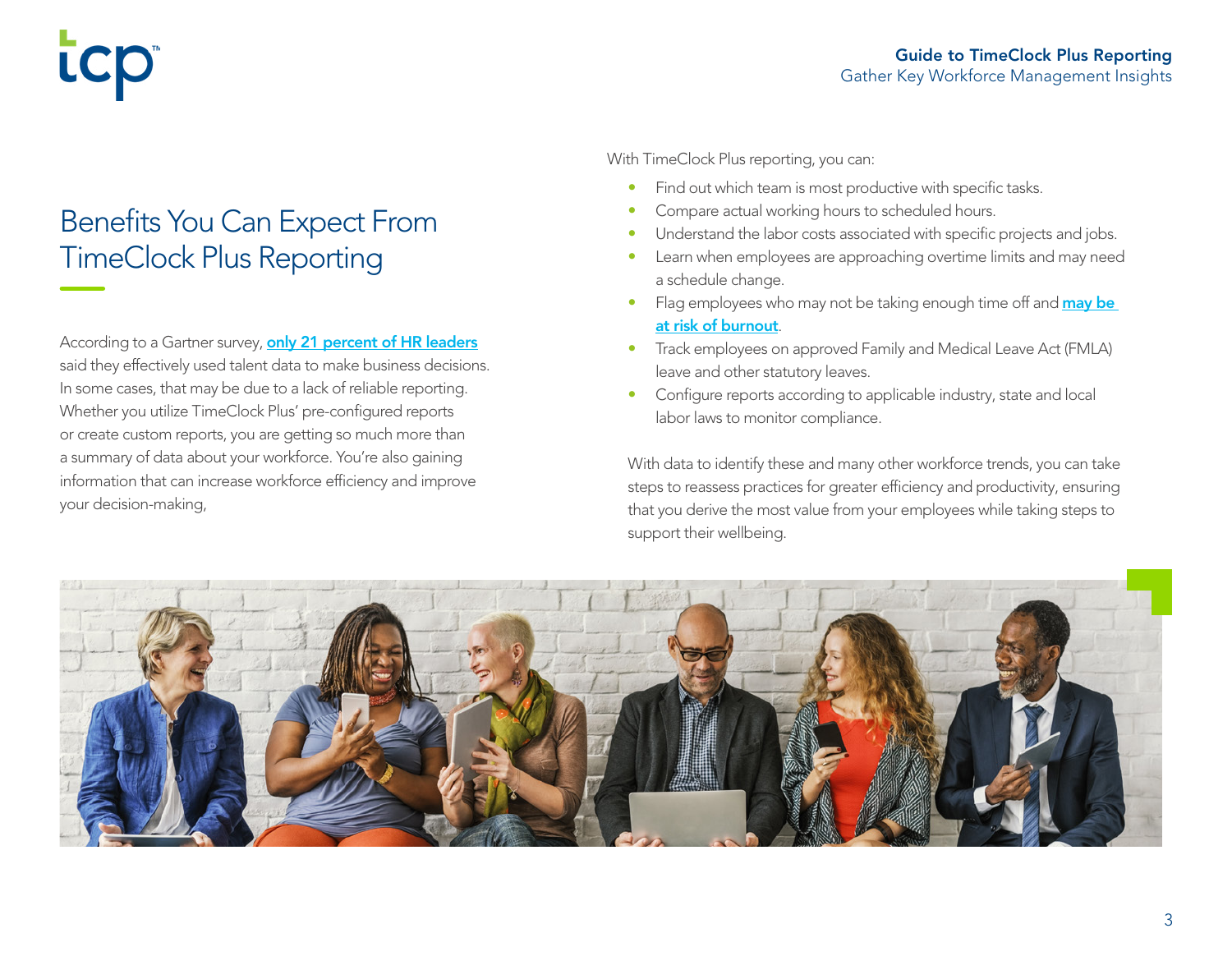# Data You Can Access with TimeClock Plus Reporting

Having the technology to view workforce data is a must, but the data must be accessible and digestible. TimeClock Plus workforce management software makes your workforce data more accessible by giving you the ability to run common, pre-configured reports or to utilize the breadth of your workforce data with fully ad-hoc customizable reporting. For example, you can run reports that give you a summary of regular hours and overtime for your entire workforce. You can also drill down to view working hours and overtime by job code, location, project, or other parameters.

### It's easy to get overwhelmed by all the available data about your workforce, which is why TimeClock Plus makes it easy to **generate** [reports that are as broad or detailed as](https://www.tcpsoftware.com/reports)  [you want them](https://www.tcpsoftware.com/reports). For example, when looking at time-off usage, you can view specific leave types—such as floating holidays or sick days—

and total employee time off versus accruals. That way, you can get an at-a-glance view of individuals approaching their time-off limits and those who may be losing accrued time because they are not taking it before it expires.

Here are the types of data you can obtain from TimeClock Plus reporting:

- Total hours worked, with breakdown for regular, overtime, and shift differentials
- Employee time-off accruals and usage versus accrual
- Time-off requests
- Exceptions, such as employees near or at time-off or overtime limits
- Number and duration of employee break times in a specific period
- Variance between actual hours worked and hours scheduled

### Guide to TimeClock Plus Reporting Gather Key Workforce Management Insights

- Worker hours and labor costs associated with specific job sites and projects
- Employee clock-in and clock-out times and locations
- Substitute coverage schedules
- Week-by-week working hour comparisons

TimeClock Plus customer reporting tools can also save you from the information overload accompanying some software solutions. With the ability to sort and filter data by employee, department, location, job code, cost code, and other fields, you can create custom reports that display workforce data in the format and level of detail you need. Instead of wading through a sea of reports, you can set the parameters for the workforce data you want to see.

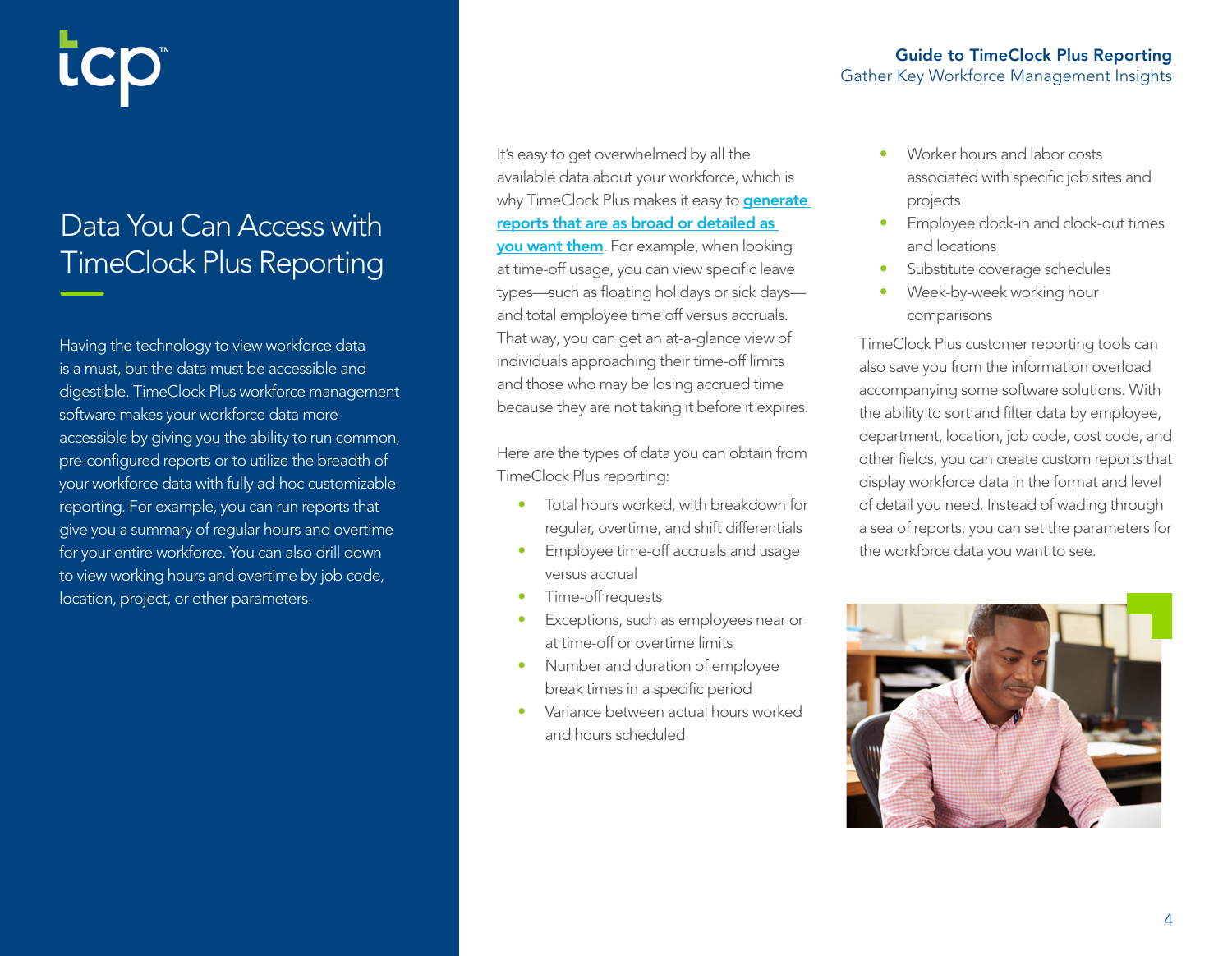# Popular Workforce Data Reports in TimeClock Plus

Every organization is different and has unique reporting needs. However, there are some popular TCP report types across industries and organization sizes. These reports help our customers stay on top of data for scheduling, time tracking, exception management, and more.

Whether you are a prospective, new, or veteran user of TimeClock Plus reporting, it's beneficial to know about our most popular reports, including:

### Guide to TimeClock Plus Reporting Gather Key Workforce Management Insights

### Saved & Automated Reports

The larger your workforce the more difficult it is to stay on top of trends related to workforce management data. Many customers use our saved report tool to track weekly variations in where and how long employees work. You can use the tool to configure any of the established TimeClock Plus reports and have them delivered automatically to you or anyone else you designate on the day and time of your choosing.

Automating reports adds another level of efficiency to your organization. Many users create saved reports and set up automations to have them **delivered** [every Monday morning](https://www.tcpsoftware.com/blog/report-monday-morning). Whether you're automatically sending payroll reports from department heads to payroll leaders or timesheets to be reviewed by employees, receiving your saved report at the start of each workweek is an efficient way to stay aware of time and attendance activities. Additionally, automated reports can help you know which employees are scheduled to return from an FMLA leave or which worked extra overtime the prior week. Similar to our other reports, you can also use the Create Saved Report tool to customize your report with filters, sort options, and desired display.

### Complete Payroll Report

When you manage an hourly or project-based workforce, every hour translates directly to your total payroll expense. That's why so many of our customers appreciate the insights delivered by the complete payroll report. As its name implies, this report gives you a comprehensive summary of employee hours for a given period, including regular time, time and a half, and double time.

The complete payroll report provides a full analysis for each employee, covering:

- The total clock-ins, clock-outs, and hours worked.
- The approved timesheets for the period.
- The corresponding pay for each category of hours worked.
- The hours and labor costs for each job code assigned to an employee.

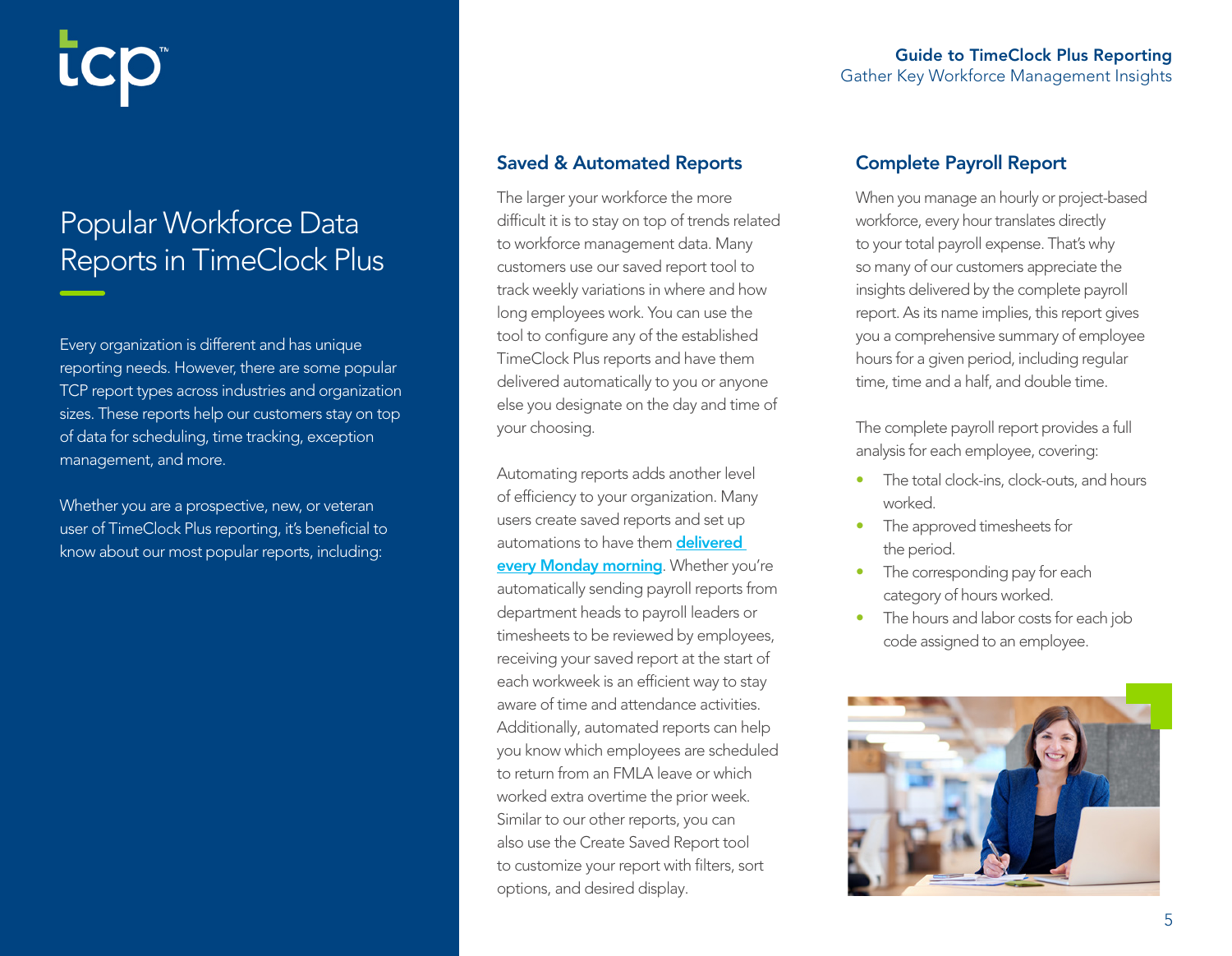# **icp**



### Exception Reports

Even when you've taken the time to establish schedules—carefully incorporating required break times and equitable overtime assignments— there will still be exceptions that crop up here and there. For example, employees who fill in for absent coworkers might work more overtime than scheduled, or employees working against an accelerated deadline may exceed the policy limit for consecutive working days.

Our exception reports clarify a range of possible exceptions affecting workforce scheduling, leave, working hours, and payroll. By tracking over [30 possible time and attendance](https://www.tcpsoftware.com/blog/streamline-payroll-processes)  [exceptions](https://www.tcpsoftware.com/blog/streamline-payroll-processes), exception reports help you deliver accurate and timely paychecks. Instead of discovering a slew of exceptions just before you run payroll—including some without the necessary approvals—you can generate exception reports throughout the pay period. As a result, you'll have the time needed to verify and follow up on each exception before you run payroll.

A few examples of our popular exception reports include:

- Approaching exception report: Displays the number of hours until an employee reaches a policy exception.
- Employees without exceptions report: Shows the employees without exceptions.
- **Exception summary report: Gives** details on the exceptions by type.
- Individual exceptions report: Lists individual exceptions by employee, exception type, and date.

Whether you use our most popular TimeClock Plus reports or configure custom reports, you will have the flexible reporting options you need to shed light on employee time and attendance.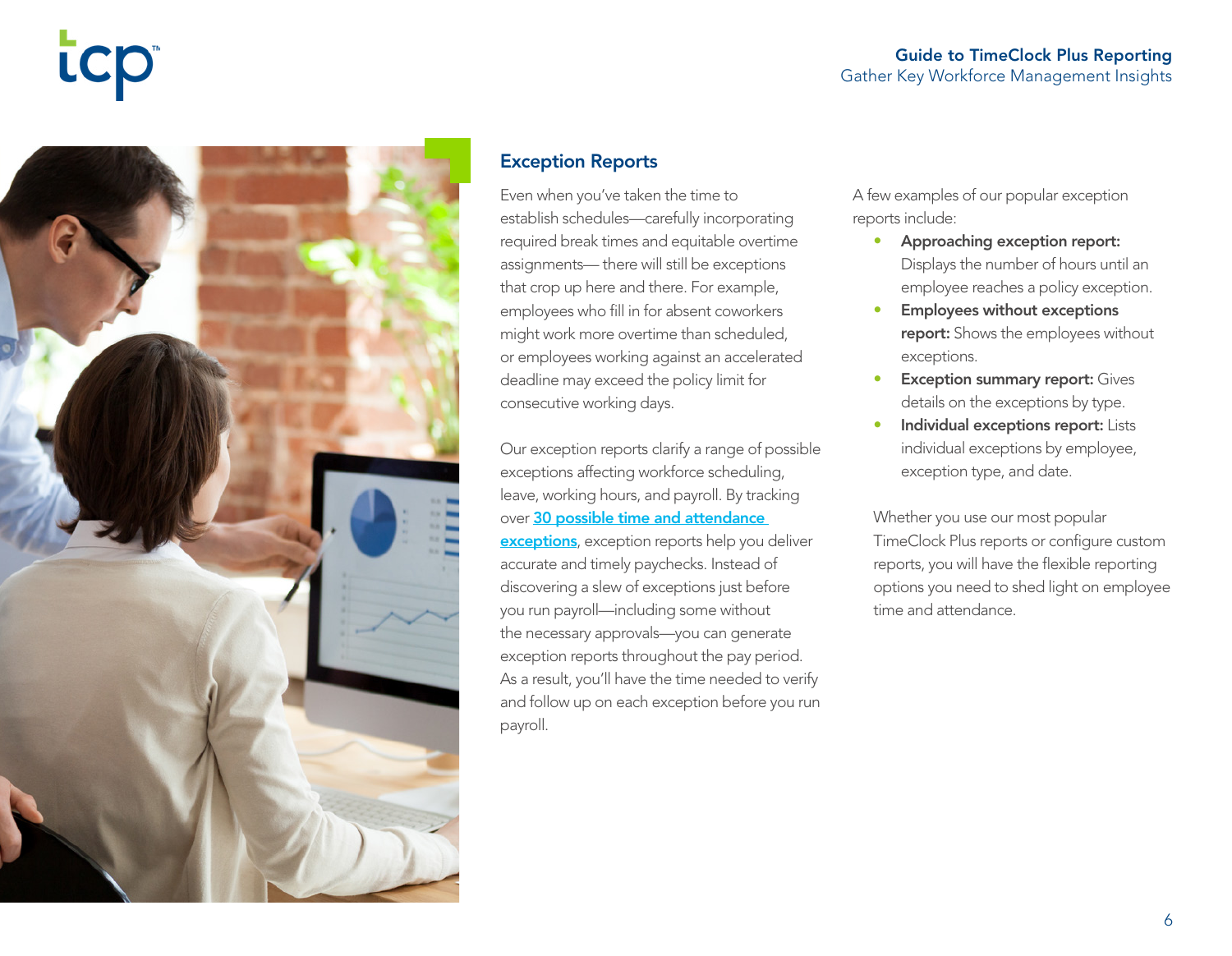# How Our Customers Use TimeClock Plus Reporting Tools

Our workforce management reporting tools are built to address the needs of all organizations large and small, whether employees work on-site or remotely, full-time, part-time, or hourly. Our varied reporting options can meet the needs of customers who want automated reports delivered each week and those who want customized reports on a monthly or quarterly schedule.

Given the versatility of our software, organizations across an array of industries find value in the realtime, cloud-based reporting capabilities of our TimeClock Plus software. You can measure the number of hours it takes one of your construction crews to complete a roof, or you can track billable hours associated with your Title 1 educational programming. No matter the scenario, TimeClock Plus can provide accurate, actionable data to improve the efficiency of your workforce.

Here are some of the ways our customers in various industries use TimeClock Plus reports to manage their workforce for better productivity and compliance:

### Guide to TimeClock Plus Reporting Gather Key Workforce Management Insights

### **Manufacturing Community Public Safety**

In manufacturing environments, there is often a mix of unionized and non-unionized employees. As a result, many of our manufacturing customers use TimeClock Plus advanced scheduling reports to keep employee hours and leave in compliance [with collective bargaining agreements](https://www.tcpsoftware.com/blog/union-cba-compliance-made-easy).

For example, in addition to pre-configured reports for scheduling and time and attendance, you can configure a report to track work hour minimums and maximums among your unionized workforce. You can also create a custom report **summarizing** [equitable overtime](https://timeclockplus.force.com/TCPSupport/s/article/Advanced-Scheduler-Custom-Reports) and share it with your local union official if desired.

### **Construction**

Operating a construction business today means facing increasing cash flow challenges, product costs, and labor shortages. Our **workforce management** [solutions for construction](https://www.tcpsoftware.com/construction) can track work crew hours and overtime across projects and locations so you can prevent skyrocketing labor costs and time waste. You can also run reports to compare the productivity of each worker and crew, so you know how many hours it takes to complete a specific project—and how much to bid for new project opportunities.

Managing a public safety workforce requires a workforce management solution that helps you **[schedule with precision](https://www.tcpsoftware.com/blog/advanced-scheduler-for-public-safety-needs)**. For example, you may need the right mix of chiefs, sergeants, and street officers on any given police department shift while also ensuring each person is assigned the optimal number of working hours each week.

In addition to offering weekly schedule reports, TCP reporting can identify schedule exceptions that could create a public safety concern, giving you time to make schedule changes before shift assignments become problematic. You can also create a custom report of the daily shift assignments and have it delivered to your inbox before the first shift of the day.

### **Healthcare**

Similar to public safety, the time and attendance of your healthcare workforce can have a life-or-death impact. Each shift must have the necessary number of physicians, nurses and technicians on staff to serve patients. Moreover, you need the right combination of employees working within a specific job function, for example, the optimal number of nurse managers, registered nurses and nursing aides.